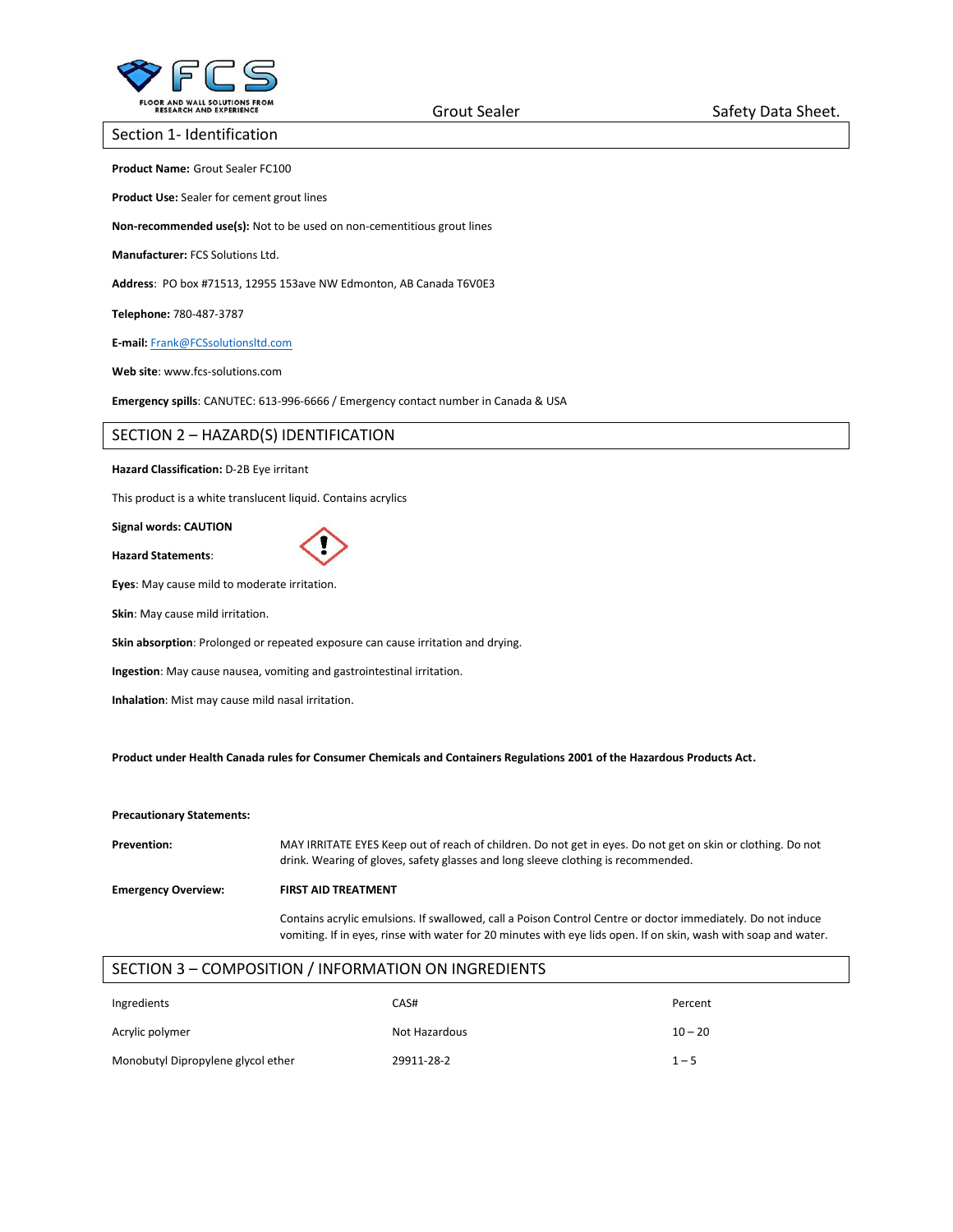

# SECTION 4 – FIRST AID MEASURES

**Eye:** Immediately flush with warm running water for 20 minutes, holding eyelids open during flushing. If irritation persists, repeat flushing and obtain medical attention immediately.

**Skin:** Immediately flush exposed area with mild soap and water for at least 10 minutes. If irritation persists or if contact has been prolonged, obtain medical attention. Remove contaminated clothing and launder before reuse.

**Inhalation:** Immediately remove the affected victim to fresh air. If symptoms persist, obtain medical attention.

**Ingestion**: Do Not Induce Vomiting. If the person is fully conscious, rinse mouth with water and drink a glass of water. Obtain medical attention immediately. Never give anything by mouth if the victim is unconscious, is rapidly losing consciousness or is convulsing.

# SECTION 5 – FIRE FIGHTING MEASURES

**Flammability:** Not flammable.

**Flash Point**: (oF, oC, PMCC) None.

**Auto-ignition Temperature:** (oF, oC): Not applicable.

**Flame propagation or Burning Rate of Solid Materials**: Not applicable.

**Sensitivity to static discharge:** Not applicable.

**Sensitivity to Mechanical Impact:** Not applicable.

**Extinguishing Media:** Water fog, alcohol foam and dry chemical.

**Unusual Fire and Explosion Hazards:** None

**Hazardous Decomposition Products**: Oxides of carbon CO and CO2.

# SECTION 6 – ACCIDENTAL RELEASE MEASURES

#### **Personal precautions**

Use personal protective equipment. Including but not limiting: safety glasses, rubber or neoprene gloves and long sleeve clothing.

Keep people away from and upwind of spill and/or leak.

Material can create slippery conditions.

#### **Environmental conditions**

Prevent large spills from entering sewers or waterways.

#### **Methods for cleaning-up**

Observe all personal protection equipment recommendations. Ventilate area if odor is unaccommodating.

Collect for disposal. Clean up remaining materials from spill with suitable absorbent. Small spills may be absorbed with non-reactive absorbent (e.g. sand, earth, litter absorbent) and placed in suitable, covered, labeled containers. For large spills, provide diking or other appropriate containment to keep material from spreading. If diked material can be pumped, store recovered material in compatible drums for recovery or disposal.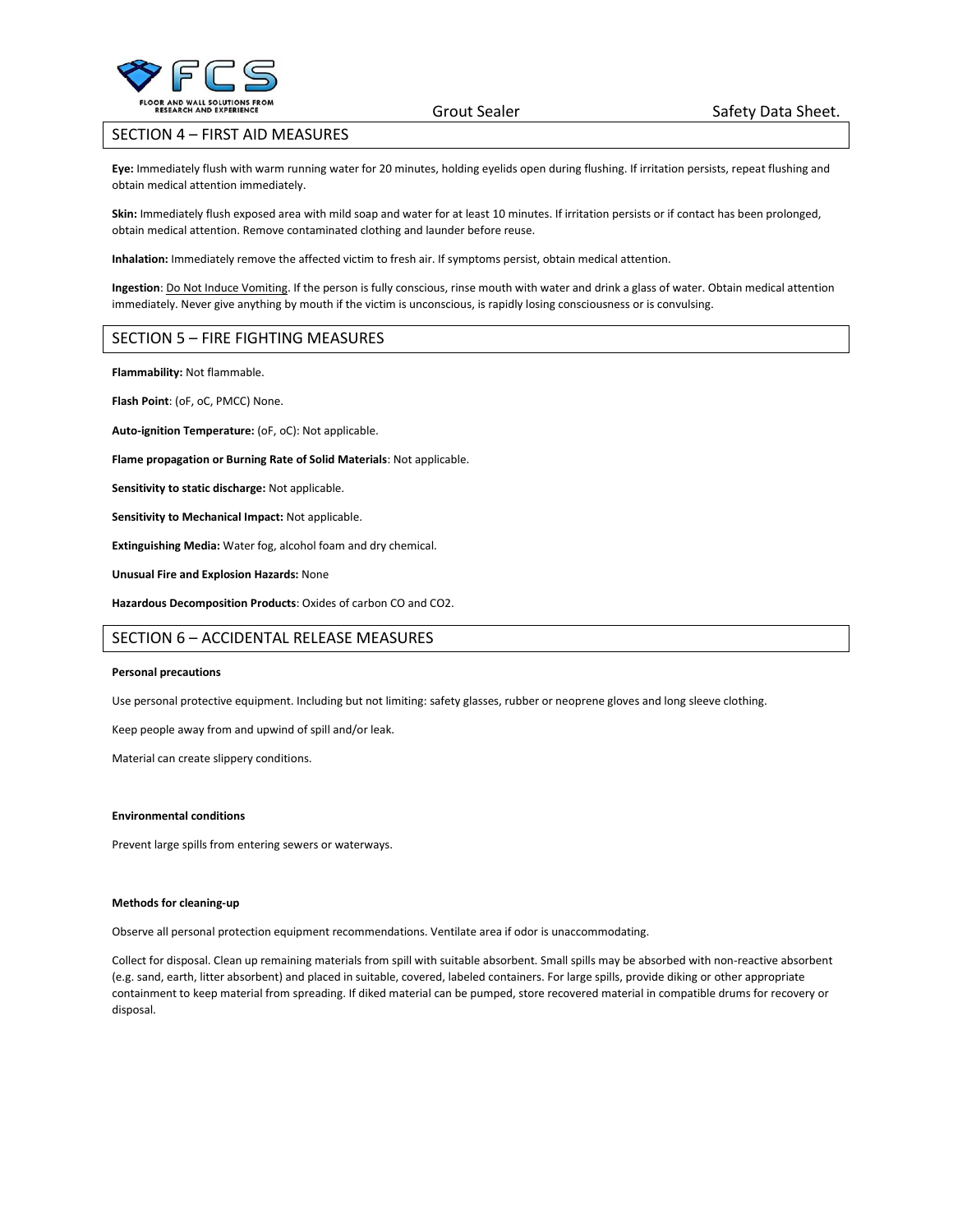

# SECTION 7 – HANDLING AND STORAGE

### **Handling**

Avoid contact with eyes, skin and clothing. Wash thoroughly after handling. Keep container tightly closed. Do not inhale vapors.

#### STIR WELL BEFORE USE

#### **Storage**

#### **Keep Out Of Reach Of Children.**

**Storage temperature**: 10 – 25°C (50 – 80°F) Keep away from freezing.

Product should be stored in a cool, dry place, away from sun light exposure and incompatible materials.

In optimal storage conditions, product shelf life in un-opened bottle is 2 – 3 years from production date.

In optimal storage conditions, product shelf life of remaining content once bottle was opened is a maximum of 2 years from production date.

# SECTION 8 – EXPOSURE CONTROLS / PERSONAL PROTECTION

#### **Exposure guidelines**

| Ingredients                        | Regulation | Value   |
|------------------------------------|------------|---------|
| Monobutyl Dipropylene glycol ether | N/A        | $< 3\%$ |

### **Exposure controls**

#### **Engineering controls:**

General ventilation is usually adequate.

Other protective clothing or equipment: Eye bath, Safety shower, Full protective clothing.

#### **Work Hygienic practices:**

The usual precaution for the handling of chemicals must be observed.

#### **Individual protective measures**

**Eye protection:** Wear safety glasses or full face shield.

**Hand protection:** Wear rubber or nitrile gloves.

**Skin protection:** Wear long sleeve clothing.

**Respiratory protection:** Normally not required in non confined areas.

# SECTION 9 – PHYSICAL AND CHEMICAL PROPERTIES

**Physical State:** Liquid.

**Color:** White Translucent

**Odor:** Low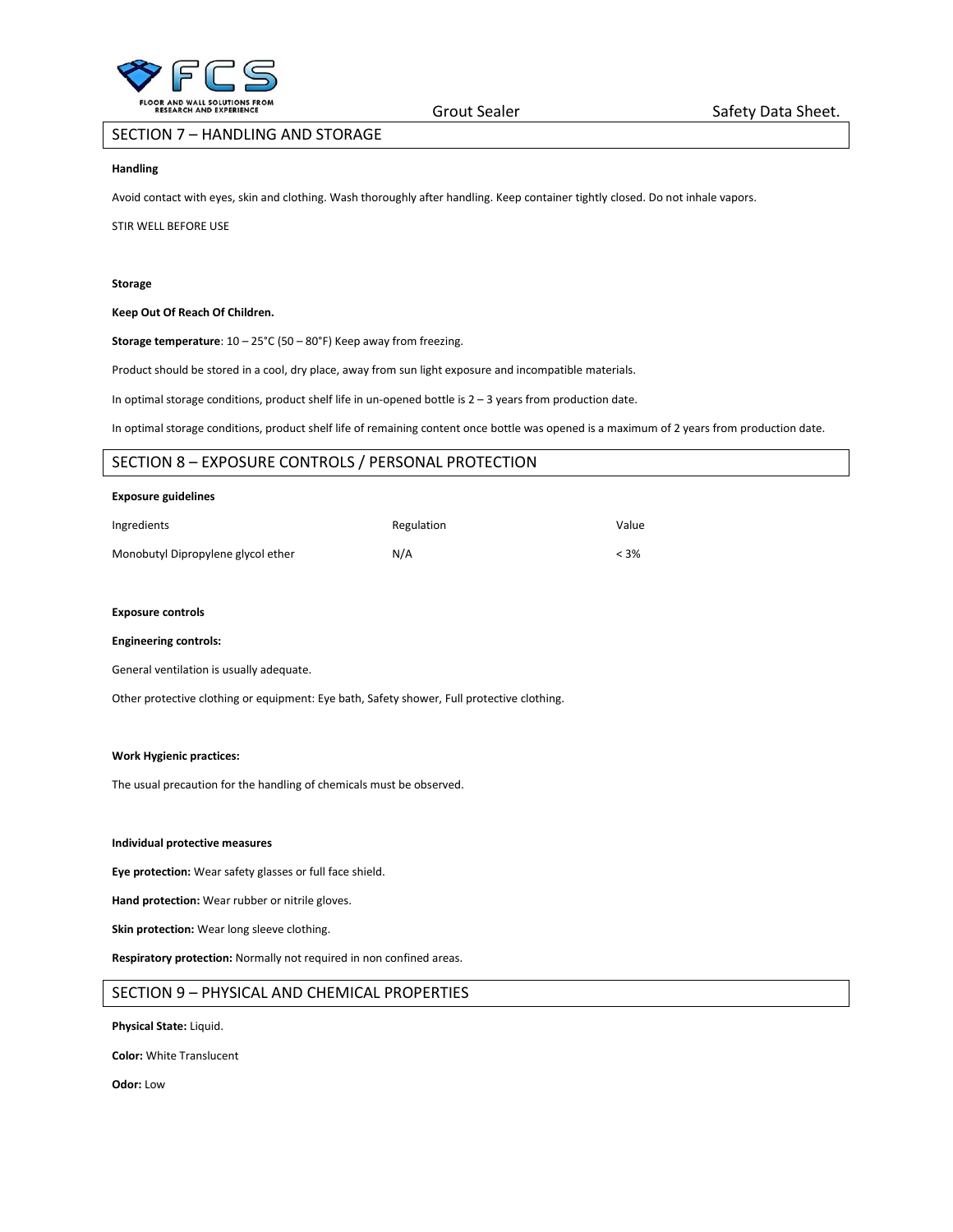

**Solubility in water:** Soluble (100% in water)

**Boiling point:** 100oC / 212oF

**Freezing point:** 0oC

**PH:** 8.5 – 8.8

**Density:** 1.02

**VOC content (g/l):** 0 g/l

# SECTION 10 – STABILITY AND REACTIVITY

**Hazardous reactions:** none known.

**Stable Conditions to avoid**: Strong oxidizers.

**Hazardous Polymerization:** Will not occur.

**Hazardous Decomposition Products:** Carbon oxides CO and CO2.

## SECTION 11 – TOXICOLOGICAL INFORMATION

#### **Prolonged / Repeated Exposure:**

**Eye:** May cause irritation.

**Skin**: May cause mild irritation.

**Inhalation:** Not likely to cause respiratory irritation.

**Ingestion:** May cause nausea.

**Carcinogenicity:** Non-Hazardous by WHMIS – OSHA criteria. Not listed by IARC, NTP or ACGIH.

#### **Teratogenicity, Mutagenicity, Reproductive effects:** No data available.

Toxicity - oral: LD 50 (rat) > 3700 mg/kg

Toxicity - dermal: LD 50 (rabbit) > 5330 mg/kg

Toxicity - inhalation: LC 50 (rat – 4h) > 2.04 mg/l

# SECTION 12 – ECOLOGICAL INFORMATION

## **Ecotoxicity:**

LC50 – 48hr Daphnia > 4500 mg/l

**Persistance and Biodegradability:** All components are readily biodegradable as per OECD 301E.

**Bioaccumulative Potential:** N/A

**Other Adverse Effects:** None known.

## SECTION 13 – DISPOSAL CONSIDERATIONS

Review federal, provincial, state or local government requirements prior to disposal.

**Environmental precautions:** 

Grout Sealer Safety Data Sheet.